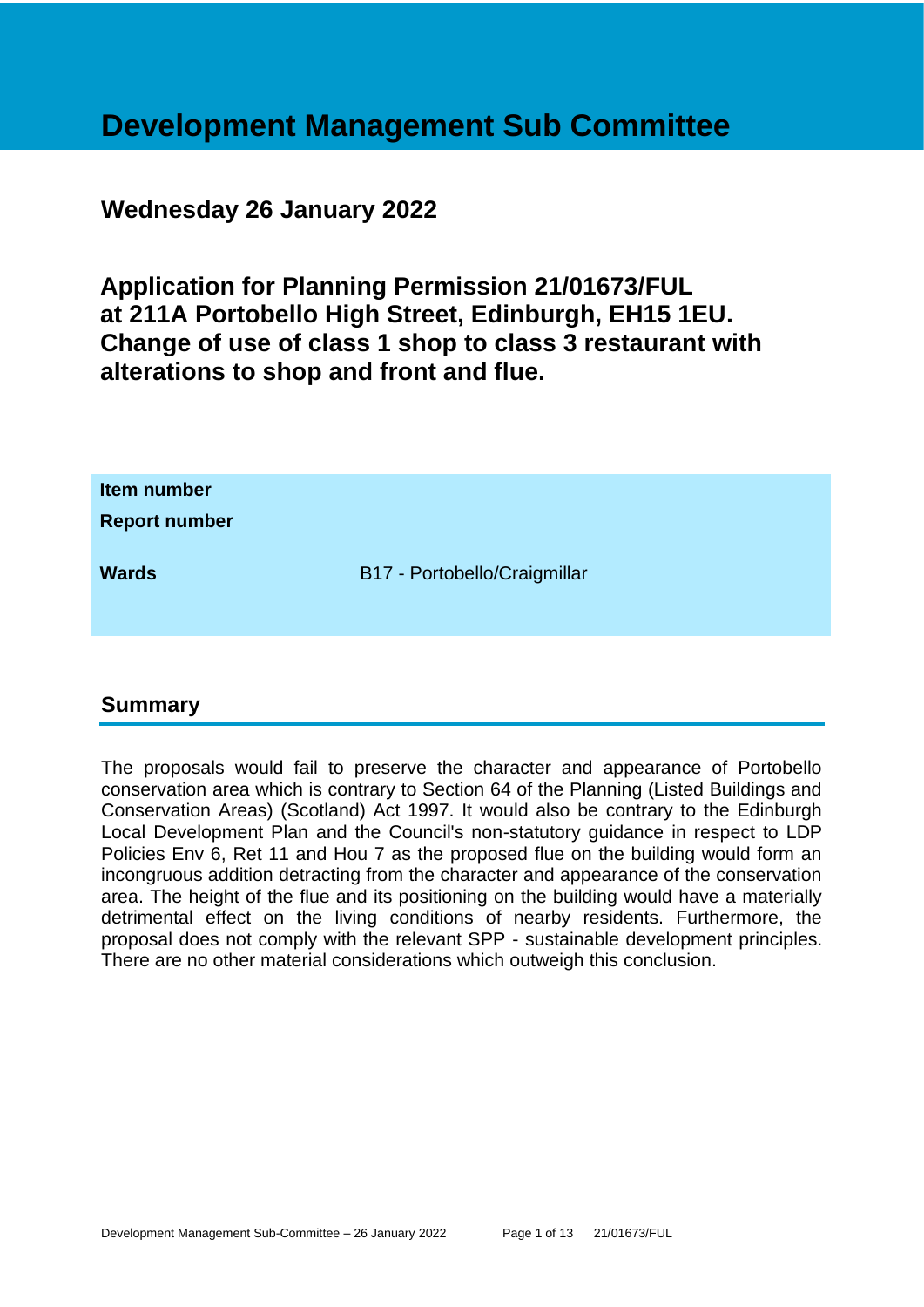### **Links**

**[Policies and guidance for](file:///C:/uniform/temp/uf04148.rtf%23Policies)  [this application](file:///C:/uniform/temp/uf04148.rtf%23Policies)**

LDPP, LRET09, LRET11, LEN06, LHOU07, SGPOR, NSG, NSBUS, NSLBCA, OTH, CRPPOR,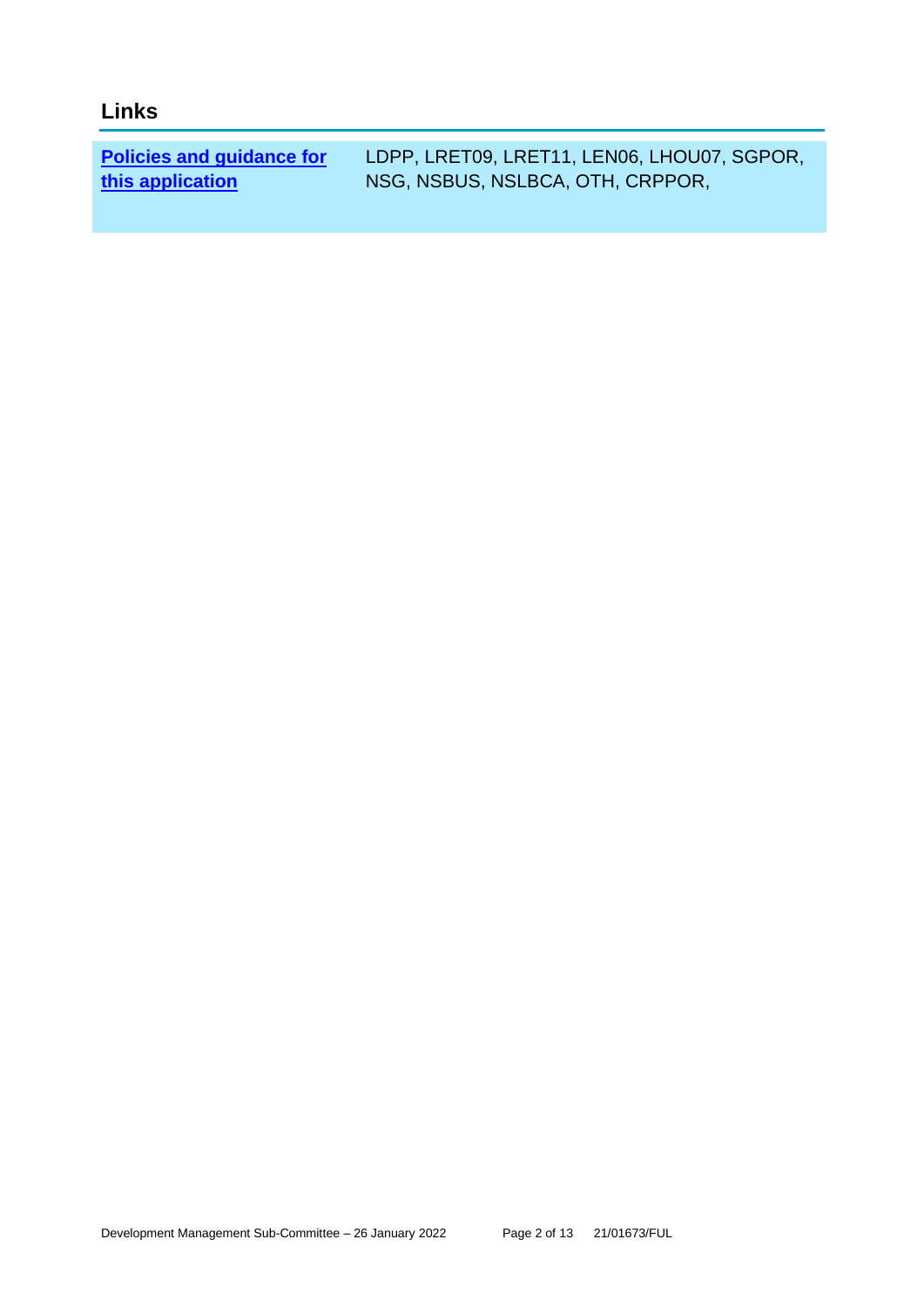## **Application for Planning Permission 21/01673/FUL at 211A Portobello High Street, Edinburgh, EH15 1EU. Change of use of class 1 shop to class 3 restaurant with alterations to shop and front and flue.**

### **Recommendations**

**1.1** It is recommended that this application be Refused for the reasons below.

### **Background**

### **2.1 Site description**

The site lies on the south side of Portobello High Street within a group of retail buildings. It is single storey in height. Residential properties are situated to the west and south of the site.

This application site is located within the Portobello Conservation Area.

### **2.2 Site History**

20th October 2021 -An Enforcement inquiry was received for an alleged change of use and shop front alterations (application number 21/00741/ECOU).

### **Main report**

### **3.1 Description of the Proposal**

The proposal is for change of use of the premises from a class 1 (retail) to class 3 (food and drink) with alterations to the shopfront and the erection of a flue.

The proposed materials are white painted brickwork for the walls, with grey aluminium PPC coated windows.

The grey metal flue 4 metres high would be positioned on the roof. The new shopfront also proposes a vent to the front.

### **3.2 Determining Issues**

Section 25 of the Town and Country Planning (Scotland) Act 1997 states - Where, in making any determination under the planning Acts, regard is to be had to the development plan, the determination shall be made in accordance with the plan unless material considerations indicate otherwise.

Section 64 of the Planning (Listed Buildings and Conservation Areas) (Scotland) Act 1997 states - special attention shall be paid to the desirability of preserving or enhancing the character or appearance of the conservation area.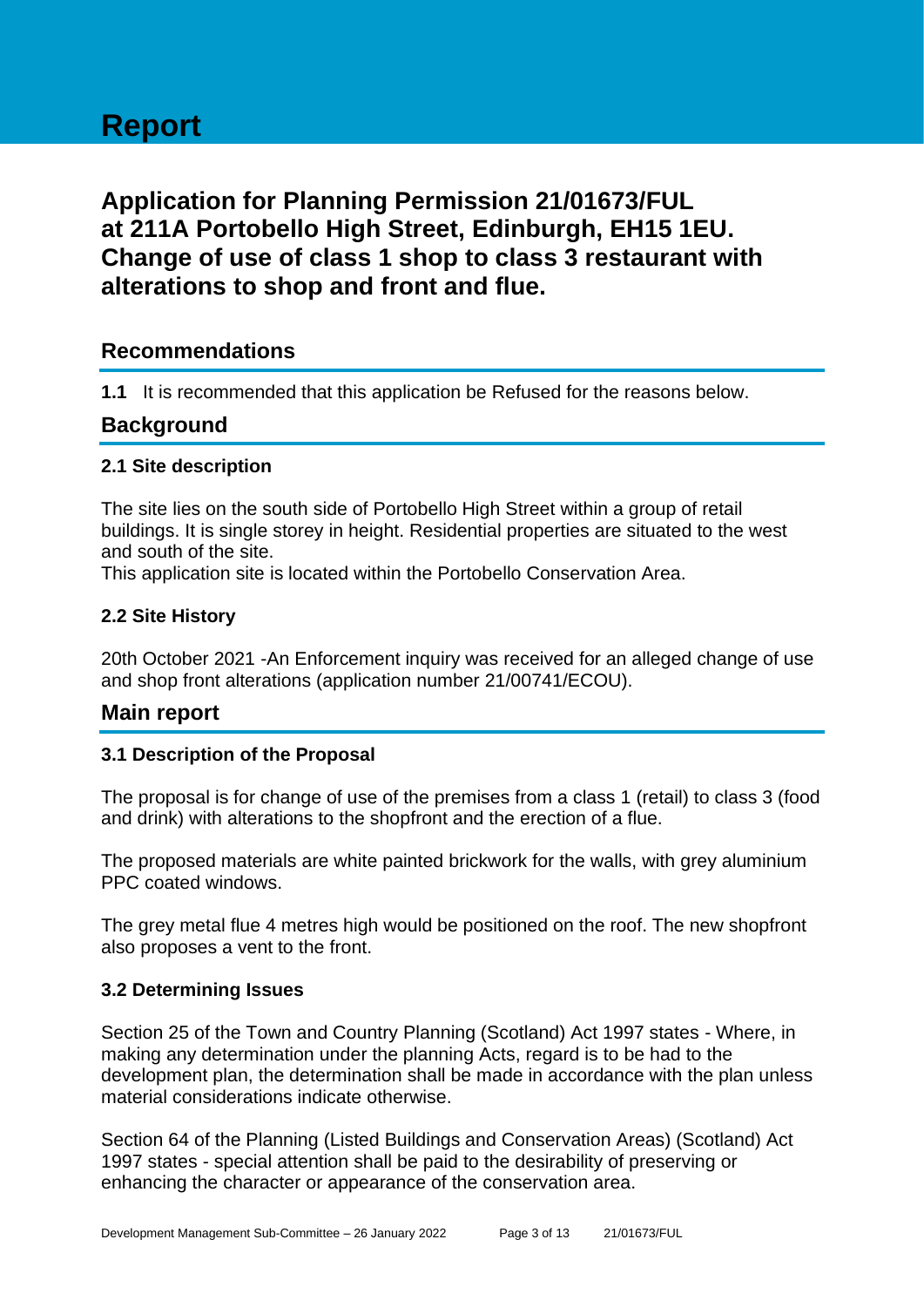Do the proposals comply with the development plan?

If the proposals do comply with the development plan, are there any compelling reasons for not approving them?

If the proposals do not comply with the development plan, are there any compelling reasons for approving them?

#### **3.3 Assessment**

To address these determining issues, the Committee needs to consider whether:

- (a) the proposals preserve or enhance the character and appearance of the conservation area;
- (b) the proposal is acceptable in principle;
- (c) the proposal is detrimental to the amenity of neighbours;
- (d) the proposal affects road safety;
- (e) the proposals comply with the 13 principles of the Scottish Planning Policy (SPP);
- (f) other material planning matters have been addressed and
- (g) public comments raised have been addressed.

#### (a) Conservation Area

Section 64(1) of the Planning (Listed Buildings and Conservation Areas) (Scotland) Act 1997 states:

*"In exercise, with respect to any buildings or other land in a conservation area, of any powers under any of the provisions in subsection (2), special attention shall be paid to the desirability of preserving or enhancing the character or appearance of that area."*

LDP Policy Env 6 Conservation Areas - Development states that development within a conservation area will be permitted which preserves or enhances the special character or appearance of the conservation area and is consistent with the relevant conservation area character appraisal.

The Portobello Conservation Area Character Appraisal states that "Portobello retains the character of a small town with a distinct town centre, an exceptionally high-quality residential hinterland, a shoreline setting and a long sea-front promenade. The architectural form and character of Portobello is rich and varied, with many fine Georgian and Victorian historic buildings. The building materials are traditional: stone, harling, slate, pantiles, timber windows and doors."

The conservation has three-character zones and the site lies within Portobello's High Street zone which provides the commercial and administrative focus for the conservation area, retaining many original two storey Georgian buildings as well as a number of significant public buildings.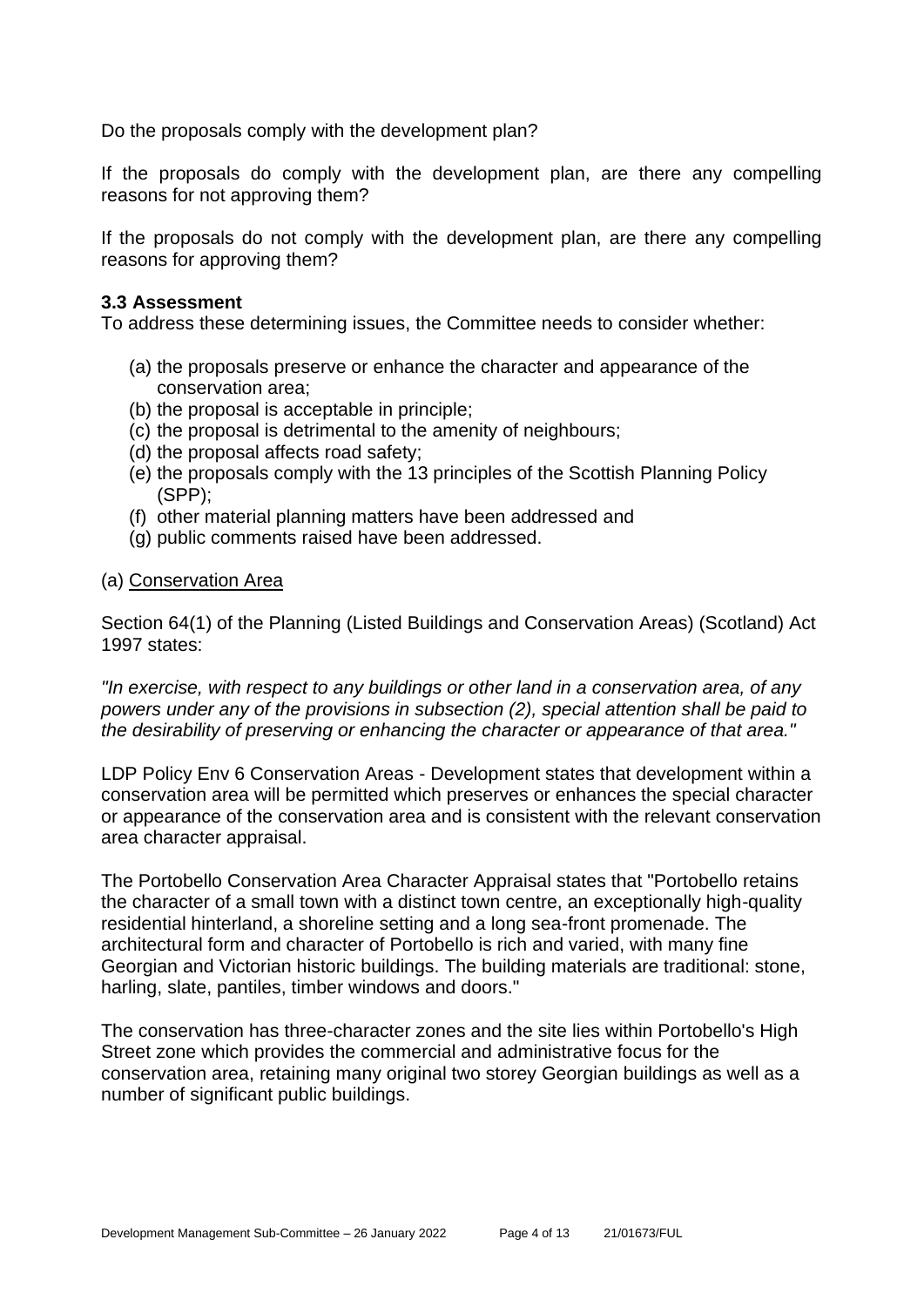The High Street is an identified shopping centre that provide a diverse mix of commercial activities and in which retail frontages are protected. Key objectives involve encouraging regeneration to attract investors and generate new employment opportunities, promoting good quality design and enhancing existing quality.

The proposals for the new shopfront would have no adverse effect on the character of the building. However, it is proposed to erect a flue to the front of the building, to a height of four metres on the flat roof projecting element of the premises. The flue would be extremely visible from public views and would form an incongruous, intrusive and unsympathetic addition to the building and to the immediate streetscape. It would detract from the character and appearance of the conservation area.

With reference to the Planning (Listed Buildings and Conservation Areas) (Scotland) Act 1997, the proposals do not preserve and enhance the character and appearance of the conservation area and would be contrary to LDP Policy Env 6.

#### (b) Principle of Development

The site lies within Portobello Town Centre where LDP Policy Ret 9 Alternative Use of Shop Units in Defined Centres applies. The Supplementary Guidance for Portobello Town Centre does not define the application site as a primary retail frontage so Policy PTC 2 - Alternative Use of Shop Units Elsewhere in Portobello Town Centre is applicable. For those locations not within a 'frontage', but elsewhere within the Portobello Town Centre boundary, a change of use from a shop to a non-shop use will be permitted provided a proposal is: Class 2 - financial, professional or other services, Class 3 - food and drink uses, an appropriate commercial or community use which would complement the character of the centre and would not be detrimental to its vitality and viability.

The proposed Class 3 use is an appropriate use for this location.

The proposal complies with LDP Policy Ret 9.

### (c) Neighbouring Amenity

LDP Policy Ret 11 Food and Drink Establishments supports restaurants and cafes in principle provided this will not lead to an unacceptable increase in noise, disturbance, or on-street activities to the detriment of living conditions for nearby residents and provided there is not considered to be an excessive concentration of such uses.

LDP Policy Hou 7 Inappropriate Uses in Residential Areas states that developments including changes of use, which would have a materially detrimental effect on the living conditions of nearby residents will not be permitted.

The ventilation system which has been proposed would vent cooking odours from the flat roof of the application premises, exhausting effluvia in front of the residential windows to the south and south-east. In this regard, the vent would exhaust to approximately the level of the first-floor windows of the residential properties and below the windows of the first and second floor overlooking properties to the west.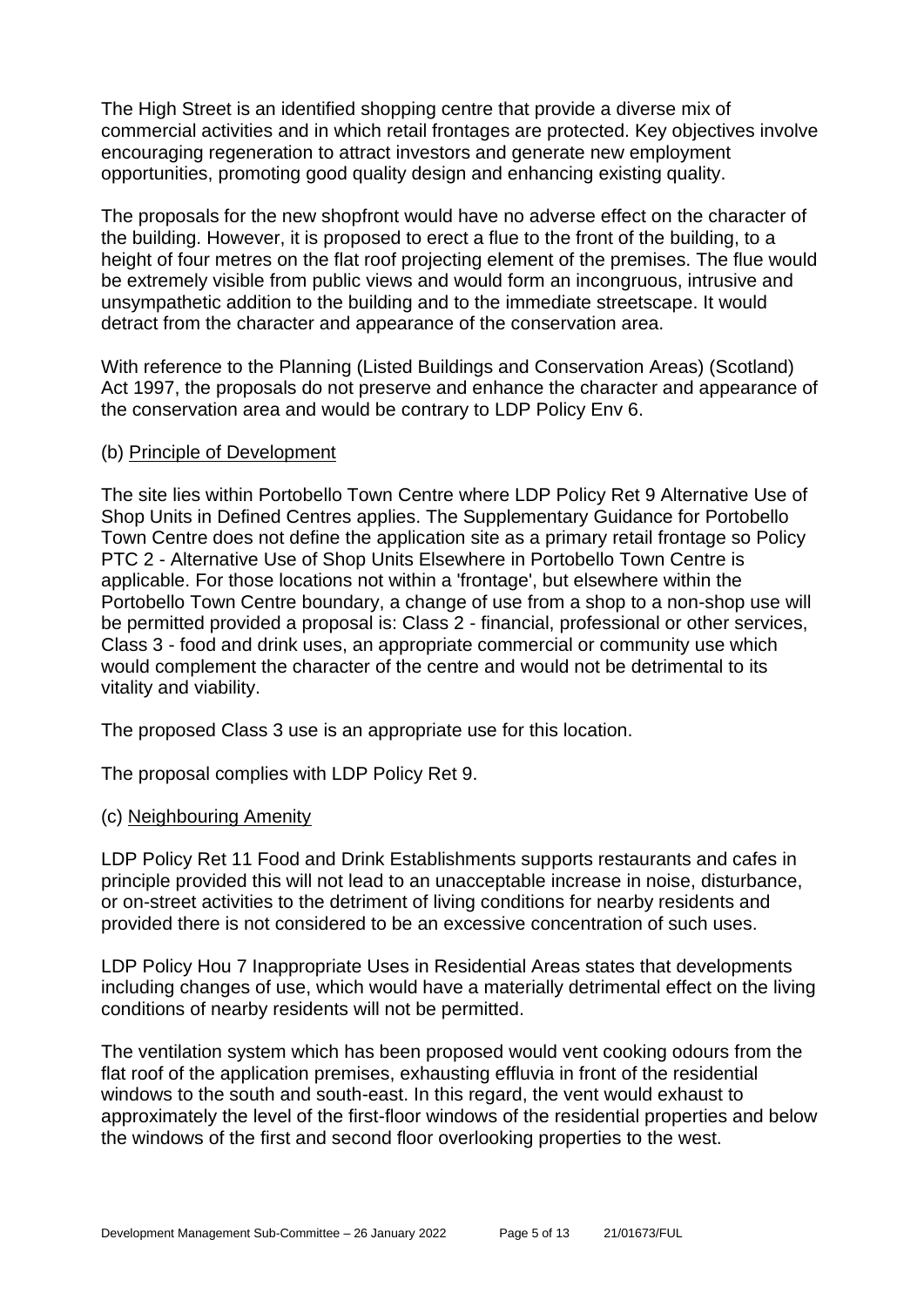Given the proximity and relative height of the flue to the flats, there are concerns that effluvia blowback would regularly swirl down and enter those properties. There is a likelihood that effluvia cooking odours would impact upon the amenity of the surrounding residential properties. Although private views are not protected, the outlook for some residents would be impacted on to a considerable extent by the erection of the flue.

Environmental Protection recommends that this application be refused as it is highly likely that the existing level of amenity enjoyed by surrounding residential properties will be diminished and detrimentally impacted should this application be granted.

In addition to ventilation odour concerns, noise may also impact upon the surrounding residential properties; no information has been provided by the applicant which demonstrates that noise from the ventilation system or the restaurant operations would not impact upon the amenity of the surrounding residential properties.

The proposal would be contrary to LDP Policies Ret 11 and Hou 7 as there would be an adverse impact on residential amenity.

### (d) Road Safety

Although the proposal indicates seating on the pavement to the front of the property, it falls outwith the red line of the premises and would be controlled through the permit system regime. There is no adverse effect on road safety.

#### (e) Scottish Planning Policy (SPP)

Scottish Planning Policy presumption in favour of sustainable development is a significant material consideration due to the development plan being over five years old. SPP introduces a presumption in favour of development that contributes to sustainable development and sets out 13 principles to guide policy and decisions.

Although the development proposes an appropriate and sustainable land use, which would support the local economy, the proposed flue would not protect the historic environment. In addition, the height of the flue and its proximity to residential properties would have an adverse effect on residential amenity.

The proposed development does not comply with SPP principles 3, 10 and 13, as it would not support good design and the six qualities of successful places. It would not protect or enhance the historic environment and the flue would not protect the amenity of nearby residents by virtue of effluvia being ducted into nearby flats.

#### (f) Other Material Considerations

Accuracy of drawings; the plans submitted with the application are sufficient to allow a proper and thorough assessment of the proposal.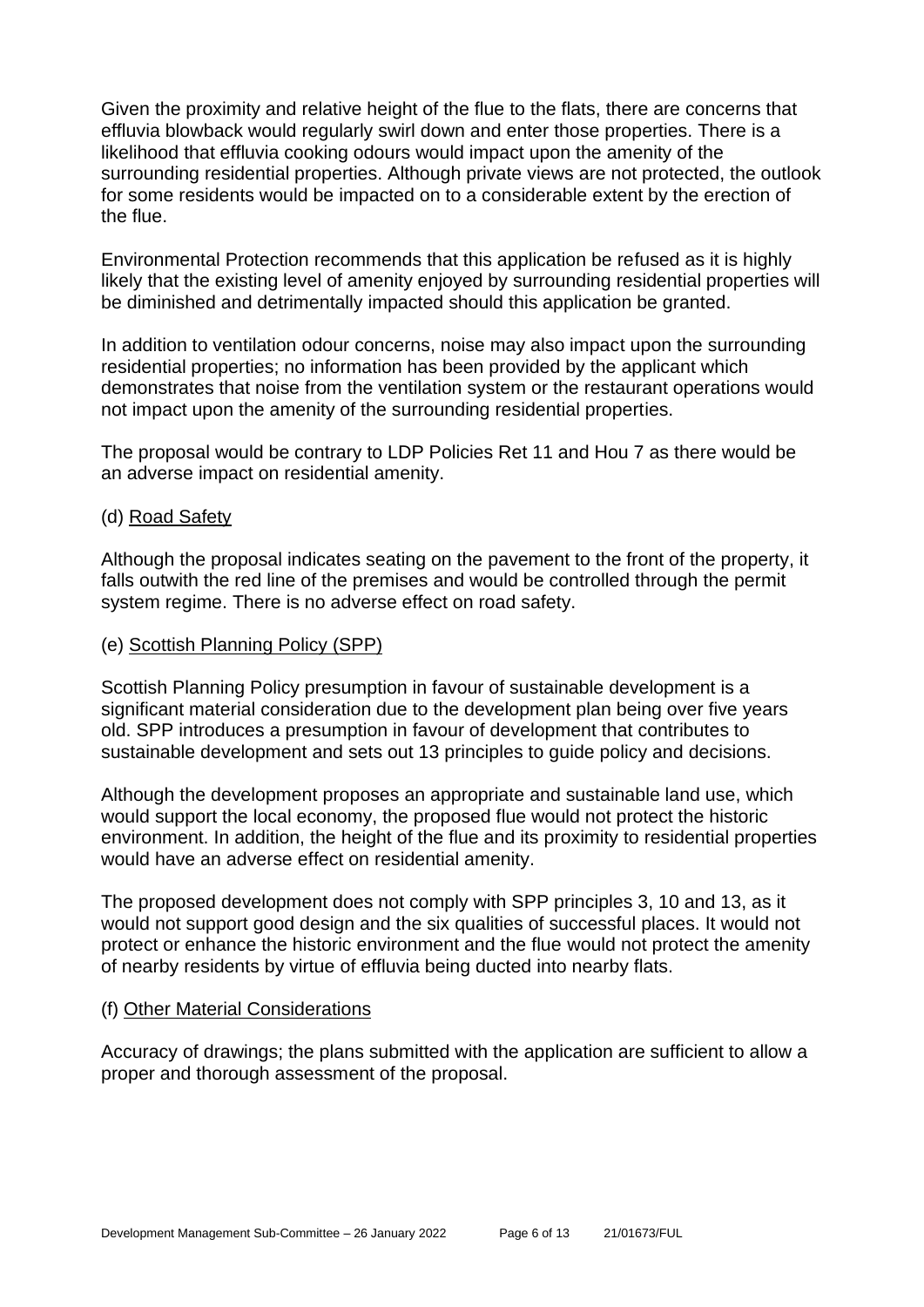Emerging Policy Context

NPF 4 - Draft National Planning Framework 4 is being consulted on at present. As such, it has not yet been adopted. Therefore, little weight can be attached to it as a material consideration in the determination of this application.

City Plan 2030 - While the proposed City Plan is the settled will of the Council, it has not yet been submitted to Scottish Ministers for examination. As such, limited weight can be attached to it as a material consideration in the determination of this application.

#### (g) Public Comments

Material Comments - Objections:

- − excessive concentration of food and drink premises this is assessed in section 3.3(b) of the assessment
- − neighbouring amenity this is assessed in section 3.3(c) of the assessment
- − impact on the character and appearance of the conservation area this is assessed in section 3.3(a) of the assessment.
- − impact on outlook this is assessed in section 3.3(c) of the assessment.
- − road safety this is assessed in section 3.3(d) of the assessment.

Material Comments - Supporting:

- − improvements to an existing empty building will bring revenue to the area this is assessed in section 3.3(b) of the assessment.
- − the new use with seated area will give greater choice of cafes and restaurants this is assessed in section 3.3(b) of the assessment.
- − the new use will improve recovery and regeneration of the area this is assessed in section 3.3(b) of the assessment.

### **Conclusion**

The proposals would fail to preserve the character and appearance of Portobello conservation area which is contrary to Section 64 of the Planning (Listed Buildings and Conservation Areas) (Scotland) Act 1997. The proposals would be contrary to LDP Policy Env 6 of the Edinburgh Local Development Plan and the Council's non-statutory guidance as the proposed flue would form an incongruous addition to the building, detracting from the character and appearance of the conservation area. The height of the flue, and its proximity to nearby flats, would have a materially detrimental effect on the living conditions of residents. Furthermore, the proposal does not comply with the relevant SPP - sustainable development principles. There are no other material considerations which justify the proposal being granted. Therefore, it is recommended that planning permission is refused.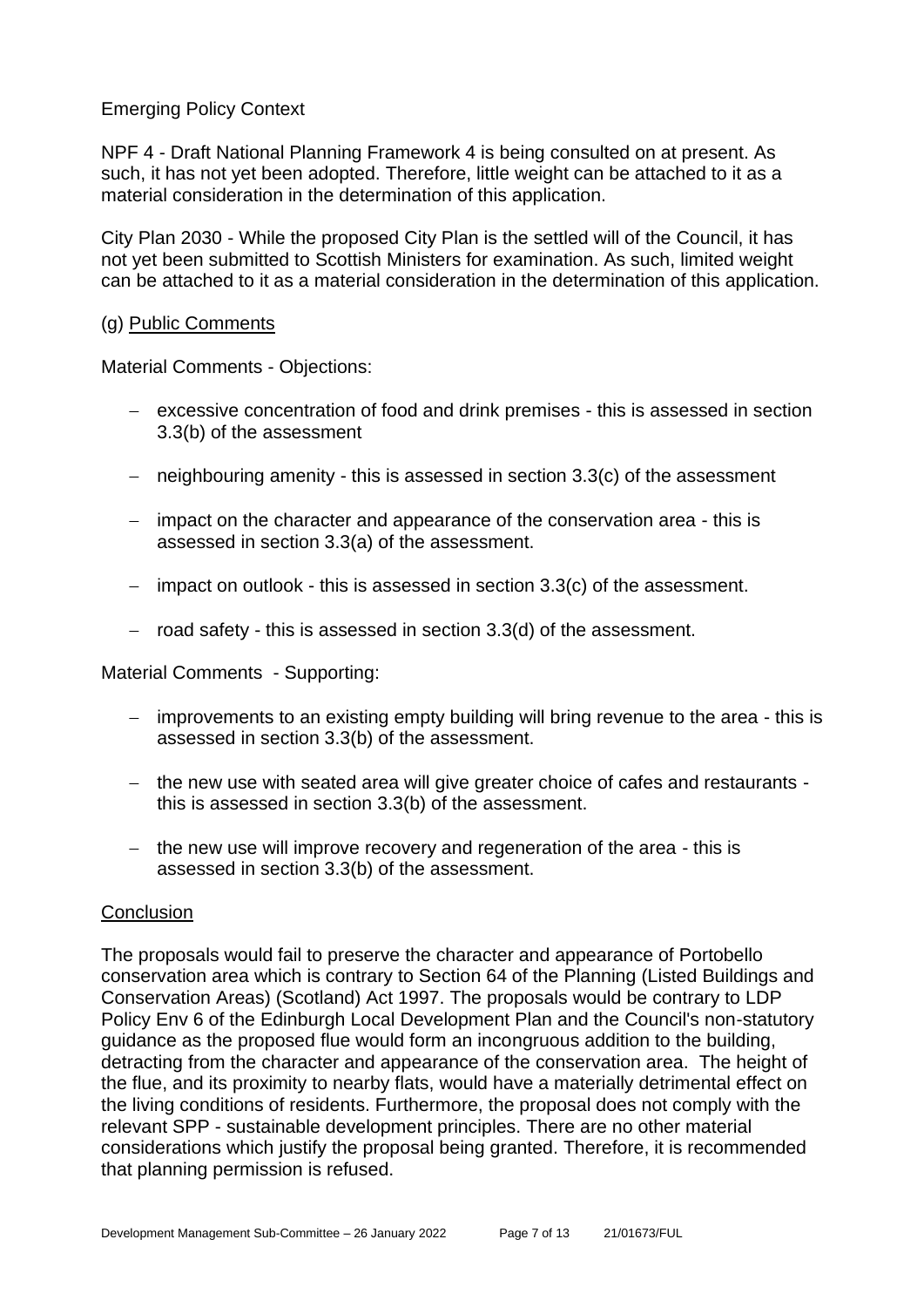It is recommended that this application be Refused for the reasons below.

### **3.4 Conditions/reasons/informatives**

### **Reasons**:-

- 1. The application is contrary to Section 64 of the Planning (Listed Buildings and Conservation Areas) (Scotland) Act 1997 as the proposed flue fails to preserve the character or appearance of the conservation area.
- 2. The proposal is contrary to the Local Development Plan Policy Env 6 in respect of Conservation Areas - Development, as the proposed external flue fails to preserve the character and appearance of the conservation area.
- 3. The proposal is contrary to the Local Development Plan Policy Hou 7 in respect of Inappropriate Uses in Residential Areas, as it would have a materially detrimental effect on the living conditions of nearby residents.
- 4. The proposal is contrary to the Local Development Plan Policy Ret 11 in respect of Food and Drink Establishments, as it is likely to lead to an unacceptable increase in noise to the detriment of living conditions for nearby residents.

### **Financial impact**

### **4.1 The financial impact has been assessed as follows:**

There are no financial implications to the Council.

### **Risk, Policy, compliance and governance impact**

**5.1** Provided planning applications are determined in accordance with statutory legislation, the level of risk is low.

### **Equalities impact**

### **6.1 The equalities impact has been assessed as follows:**

Due regard has been given to section 149 of the Equalities Act 2010. No impacts have been identified.

Consideration has been given to human rights. No impacts have been identified through the assessment and no comments have been received in relation to human rights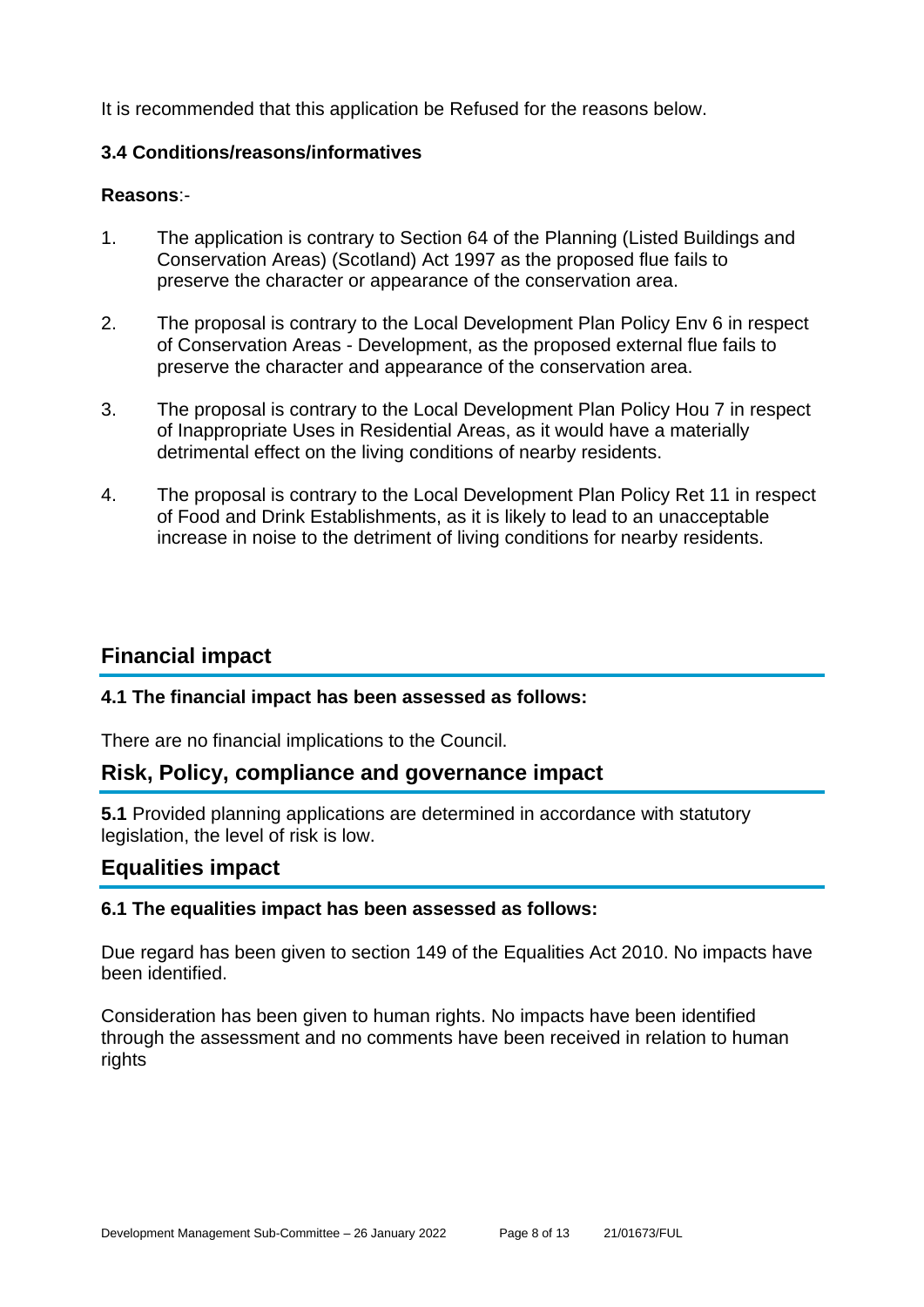### **Sustainability impact**

### **7.1 The sustainability impact has been assessed as follows:**

This application is not subject to the sustainability requirements of the Edinburgh Design Guidance.

### **Consultation and engagement**

### **8.1 Pre-Application Process**

There is no pre-application process history.

### **8.2 Publicity summary of representations and Community Council comments**

The application was advertised on 23rd April 2021 and 116 comments were received: 57 objecting and 59 supporting. These included comments from the Portobello Amenity Society.

A full assessment of the representations can be found in the main report in the Assessment section.

### **Background reading/external references**

- To view details of the application go to
- [Planning and Building Standards online services](https://citydev-portal.edinburgh.gov.uk/idoxpa-web/search.do?action=simple&searchType=Application)
- [Planning guidelines](http://www.edinburgh.gov.uk/planningguidelines)
- [Conservation Area Character Appraisals](http://www.edinburgh.gov.uk/characterappraisals)
- [Edinburgh Local Development Plan](http://www.edinburgh.gov.uk/localdevelopmentplan)
- **[Scottish Planning Policy](http://www.scotland.gov.uk/Topics/Built-Environment/planning/Policy)**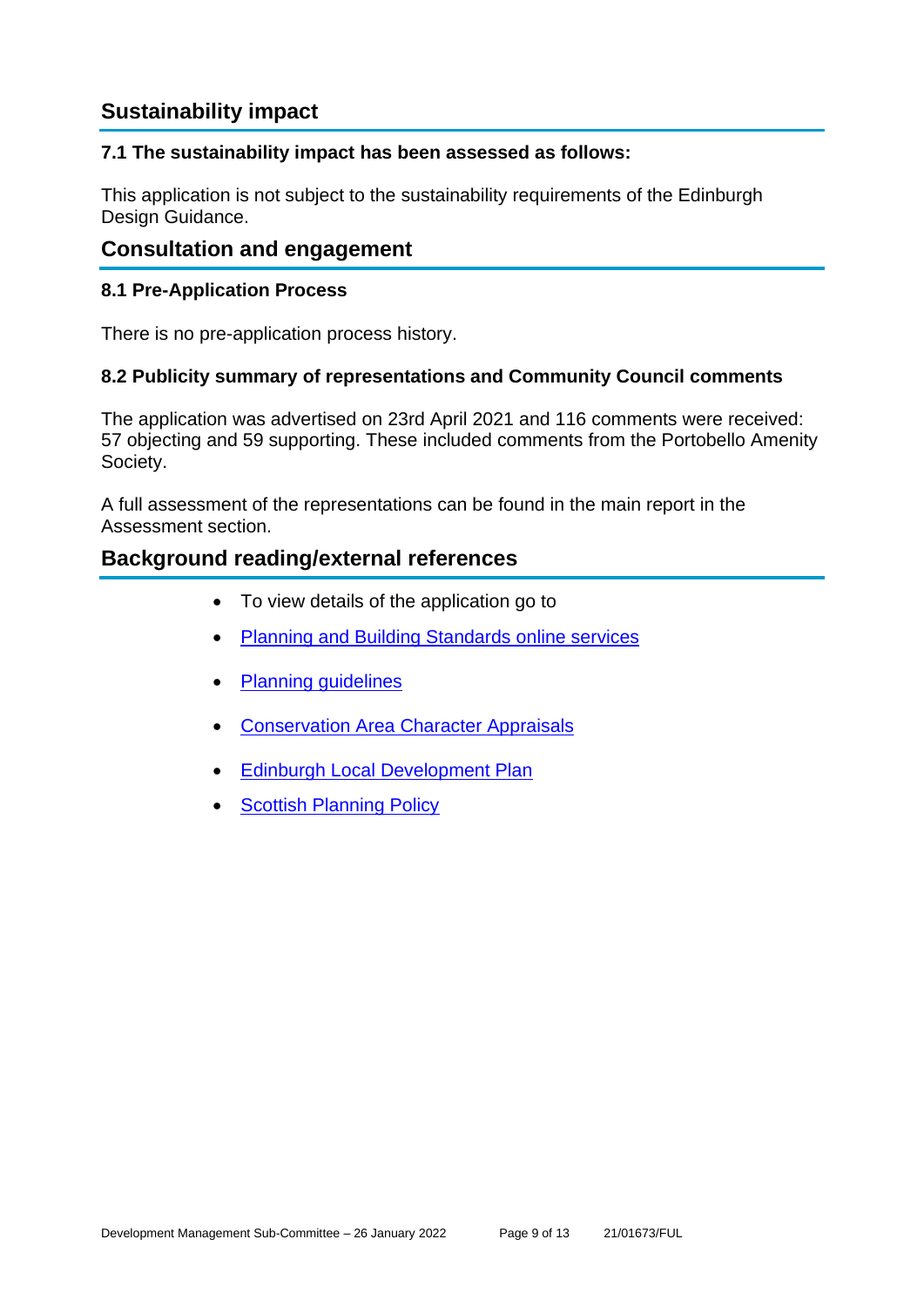| <b>Statutory Development</b><br><b>Plan Provision</b> | The site lies within the urban area of the Edinburgh<br>Local Development Plan where is lies within Portobello<br>Town Centre and Portobello Conservation Area. |
|-------------------------------------------------------|-----------------------------------------------------------------------------------------------------------------------------------------------------------------|
| Date registered                                       | 12 April 2021                                                                                                                                                   |
| <b>Drawing numbers/Scheme</b>                         | $1 - 4$ ,                                                                                                                                                       |
|                                                       | Scheme 1                                                                                                                                                        |

**David Givan** Chief Planning Officer PLACE The City of Edinburgh Council

Contact: Jennifer Zochowska, Senior Planning Officer E-mail:jennifer.zochowska@edinburgh.gov.uk

### **Links - Policies**

### **Relevant Policies:**

### **Relevant policies of the Local Development Plan.**

LDP Policy Ret 9 (Alternative Use of Shop Units in Defined Centres) protects the City Centre Retail Core and Town Centres from development which would undermine their retailing function, and specifies that detailed criteria for change of use will be set out in supplementary guidance. It provides criteria for assessing the change of use of a shop unit to a non shop unit in local centres.

LDP Policy Ret 11 (Food and Drink Establishments) sets criteria for assessing the change of use to a food and drink establishment.

LDP Policy Env 6 (Conservation Areas - Development) sets out criteria for assessing development in a conservation area.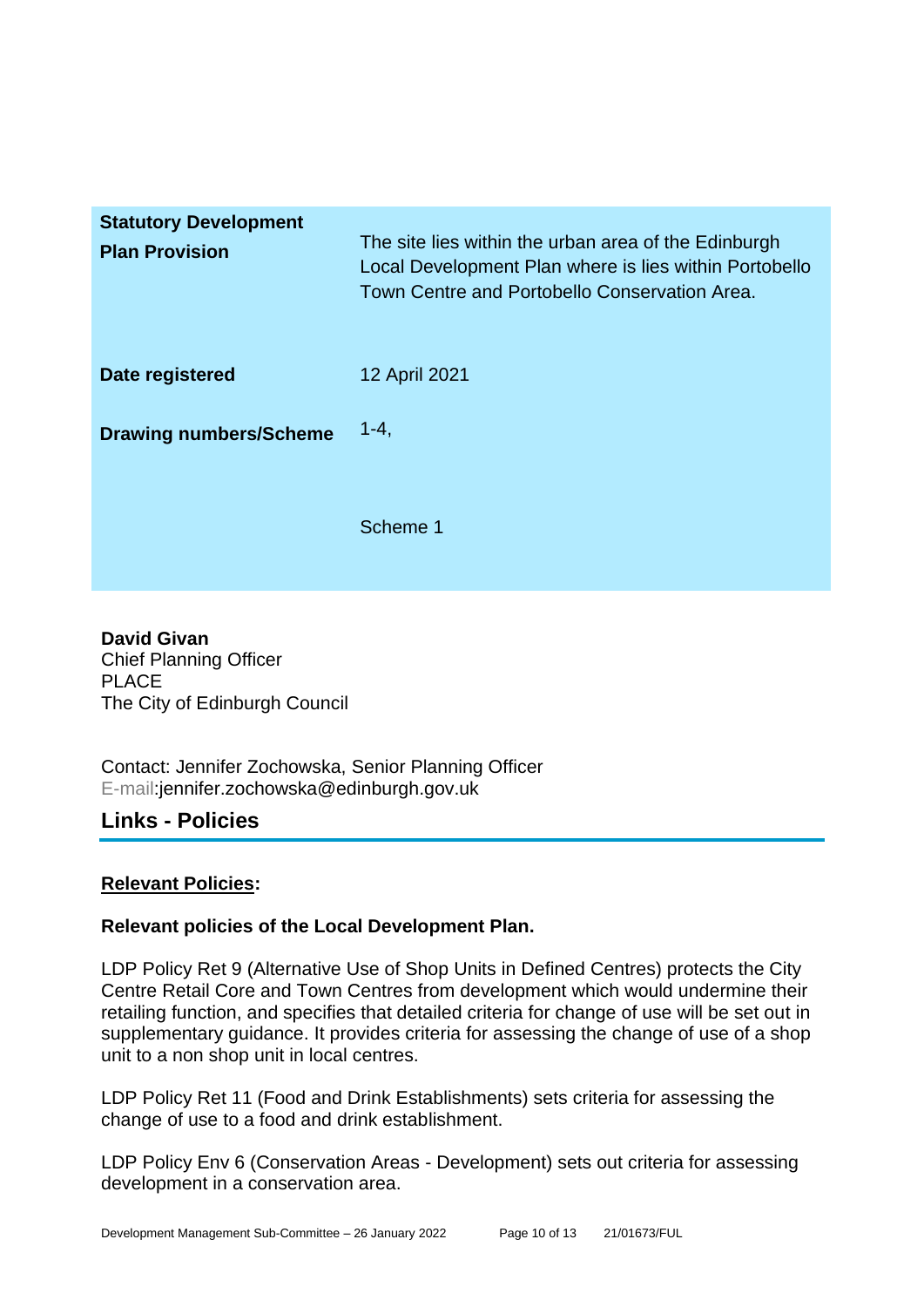LDP Policy Hou 7 (Inappropriate Uses in Residential Areas) establishes a presumption against development which would have an unacceptable effect on the living conditions of nearby residents.

The Protobello Town Centre Supplementary Guidance sets out aims for the town centre as a whole and sets criteria for change of use of shop units.

#### **Relevant Non-Statutory Guidelines**

**Non-statutory guidelines** 'GUIDANCE FOR BUSINESSES' provides guidance for proposals likely to be made on behalf of businesses. It includes food and drink uses, conversion to residential use, changing housing to commercial uses, altering shopfronts and signage and advertisements.

**Non-statutory guidelines** 'LISTED BUILDINGS AND CONSERVATION AREAS' provides guidance on repairing, altering or extending listed buildings and unlisted buildings in conservation areas.

### **Other Relevant policy guidance**

**The Portobello Conservation Area Character Appraisal** emphasises the village/small town character of the area, the importance of the long sea-front promenade, the high quality architecture, and the predominant use of traditional building materials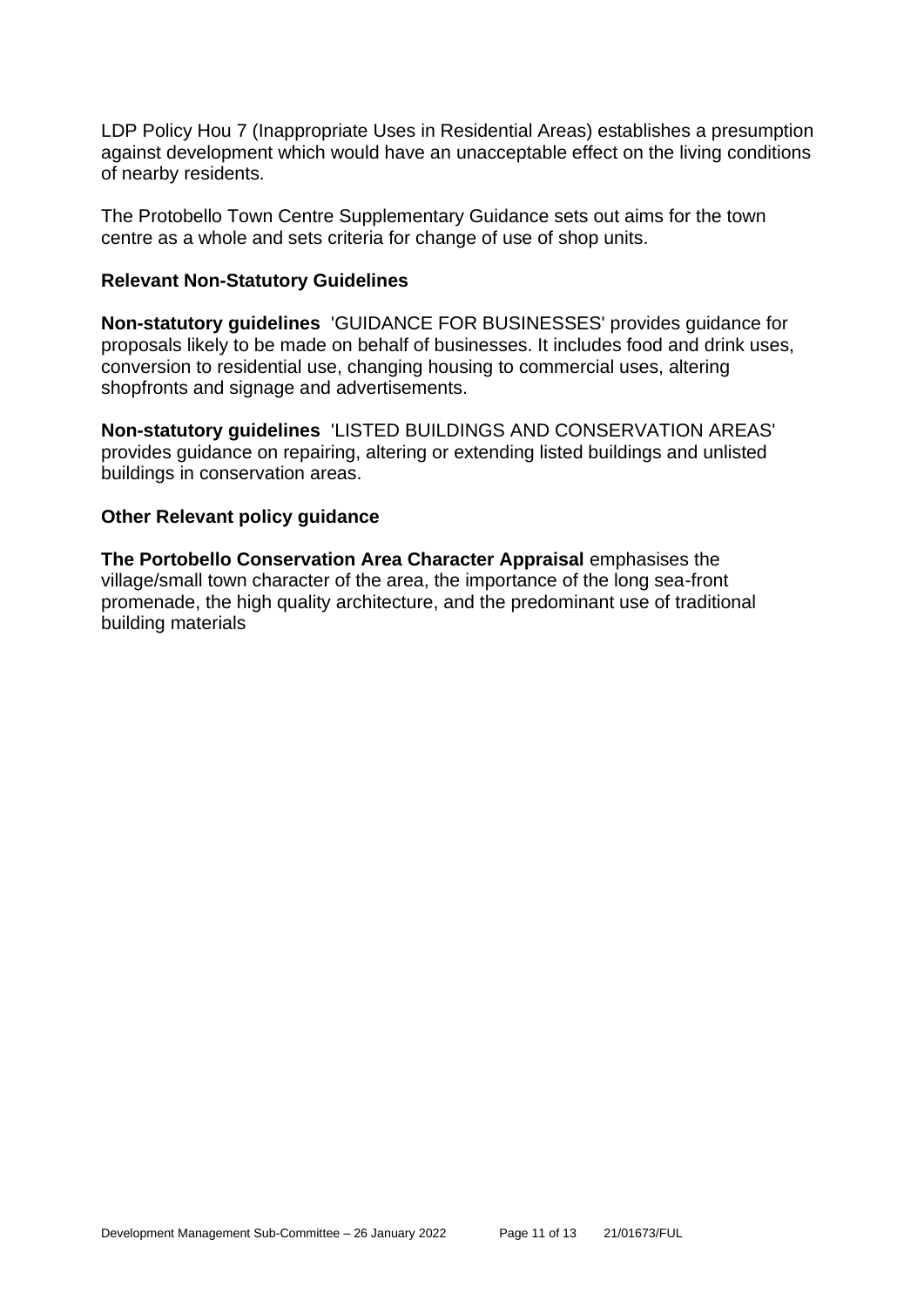# **Appendix 1**

**Application for Planning Permission 21/01673/FUL at 211A Portobello High Street, Edinburgh, EH15 1EU. Change of use of class 1 shop to class 3 restaurant with alterations to shop and front and flue.**

### **Consultations**

### **Environmental Protection**

*I refer to the above and would advise that Environmental Protection recommends that the application be refused.*

*The application proposes the change of use of a retail premises to a Class 3 restaurant with full cooking operations. The application premises consist of a single storey property which juts out to meet Portobello High Street pavement. To the rear (south and south-east) and situated further back from the pavement on the ground and first floors, are residential properties which have windows overlooking the proposed*  restaurant roof. To the west are residential properties with windows overlooking the *roof of the application premises.* 

*A ventilation system has been proposed which vents cooking odours from the flat roof of the application premises, exhausting effluvia in front of and barely above the residential windows to the south and south-east. In this regard, Environmental Protection would have significant concerns that effluvia blowback will regularly swirl down and enter the properties to the south and south-east either via an open window or enter via their passive ventilation spaces and under the roof. The vent exhausts to around the level of the first-floor windows of the residential properties to the south and south-east and well below the windows of the first and second floor overlooking properties to the west. There is a likelihood that effluvia cooking odours will impact upon the amenity of the surrounding residential properties should this application be granted.* 

*In addition to ventilation odour concerns, Environmental Protection would highlight that noise may also impact upon the surrounding residential properties especially to rear/south. No information has been provided by the applicant which proves that noise from the ventilation or the structurally attached restaurant operations will not impact upon the amenity of the surrounding residential properties.*

*In conclusion, Environmental Protection recommends that this application be refused as it is highly likely that the existing level of amenity enjoyed by surrounding residential properties will be diminished and detrimentally impacted should this application be granted.*

*Should you wish to discuss the above please contact me on 0131 469 5802.*